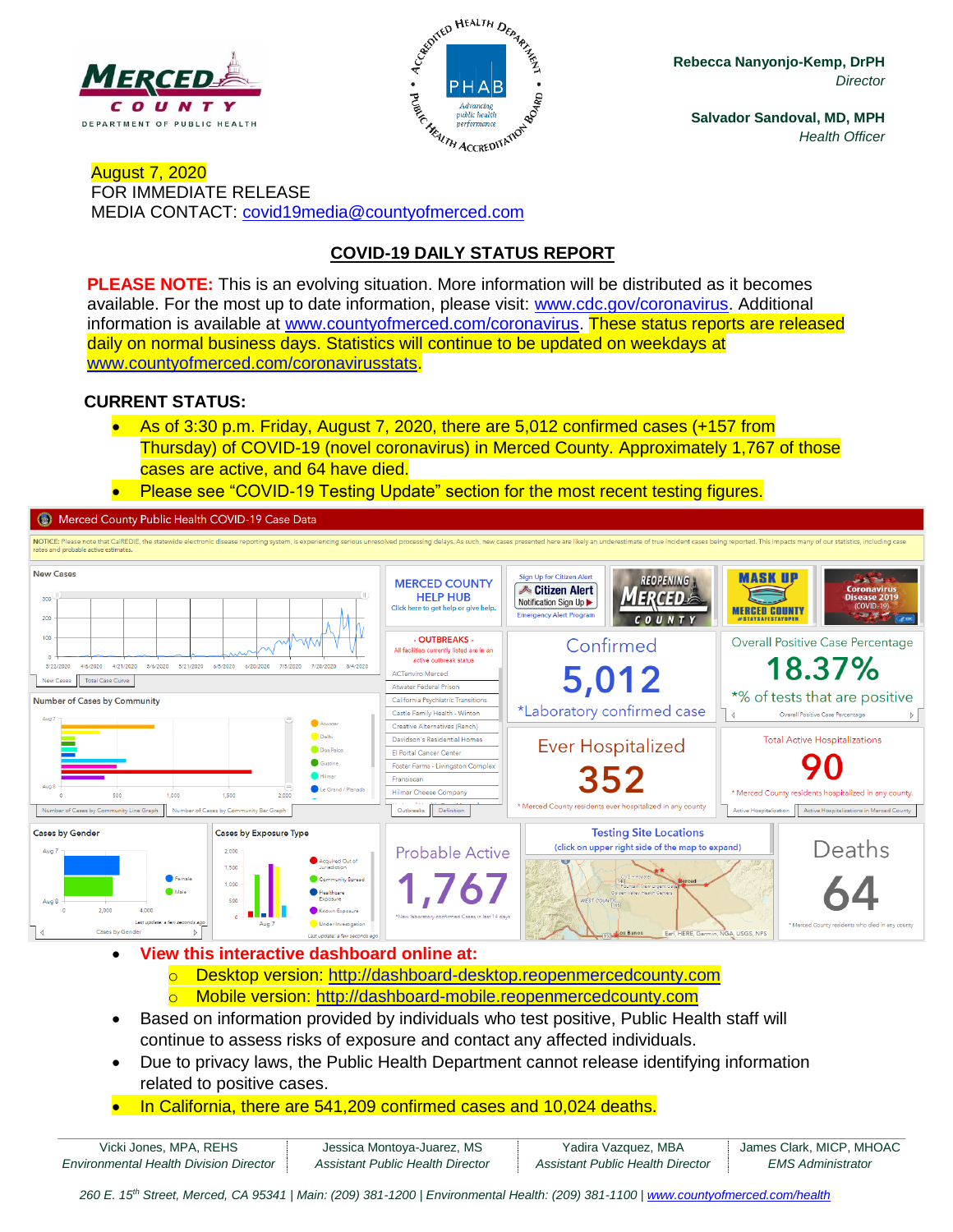#### **RECENT ACTIVITIES & UPDATES:**

- Merced County Public Health continues to coordinate with federal, state and local partners to further prepare us for future impacts. This includes working with the California Department of Public Health and the Centers for Disease Control and Prevention to monitor COVID-19.
- State officials have confirmed that issues with its electronic laboratory reporting system have resulted in an underreporting of positive cases recently: https://update.covid19.ca.gov/. Due to these delays in State reporting, there is currently a lag in positive case information being sent back to California counties. For this reason, the positive case count and overall positive case percentage information on the County dashboard may be affected at this time. Data is being updated as quickly as possible.
- Today, the Merced County Department of Public Health confirmed two additional deaths related to COVID-19:
	- o **Gender:** 
		- Female: 1
		- Male: 1
	- o Age:
		- $\blacksquare$  35-49:1
		- $\blacksquare$  50-64: 0
		- $\blacksquare$  65+: 1
	- o Underlying Health Conditions:
		- Yes: 1
		- No: 0
		- Unknown: 1
- Merced County is on the State monitoring list due to rapidly increasing disease transmission, increased hospitalizations, and a rise in the percentage of individuals testing positive for COVID-19, indicating increased circulation throughout the community. Further details can be found at: [https://www.cdph.ca.gov/Programs/CID/DCDC/Pages/COVID-](https://www.cdph.ca.gov/Programs/CID/DCDC/Pages/COVID-19/CountyMonitoringDataStep2.aspx)[19/CountyMonitoringDataStep2.aspx](https://www.cdph.ca.gov/Programs/CID/DCDC/Pages/COVID-19/CountyMonitoringDataStep2.aspx)
- In an effort to slow the spread of COVID-19 by preventing large group gatherings, the County's regional parks (Lake Yosemite, Hagaman Park and Henderson Park) will be closed on Saturdays and Sundays until further notice. The parks will remain open on weekdays, but physical distancing must be adhered to and large group gatherings will continue to be prohibited.
- The Merced County Office of Emergency Services and Merced County Department of Public Health proclaimed a local and public health emergency March 13 in order to help address the outbreak. The Board of Supervisors ratified those actions during a March 16 special meeting.
- On March 19, Governor Gavin Newsom announced Executive Order N-33-20, asking California residents to stay at home. On March 20, Merced County's Health Officer also issued an Order directing County residents to remain in their places of residence except to perform or receive essential services.
- The Merced County Public Health Department Operations Center was activated Jan. 27, 2020 (194 days) in order to prepare for COVID-19 in and around our community. The Merced County Emergency Operations Center and Human Services Agency Department Operations Center are also currently active.

### **COVID-19 TESTING UPDATE:**

• As of Aug. 7, a total of 26,978 tests have been performed in Merced County: 5,012 of those tests are confirmed as positive cases. These figures include testing through both the commercial and public health lab systems.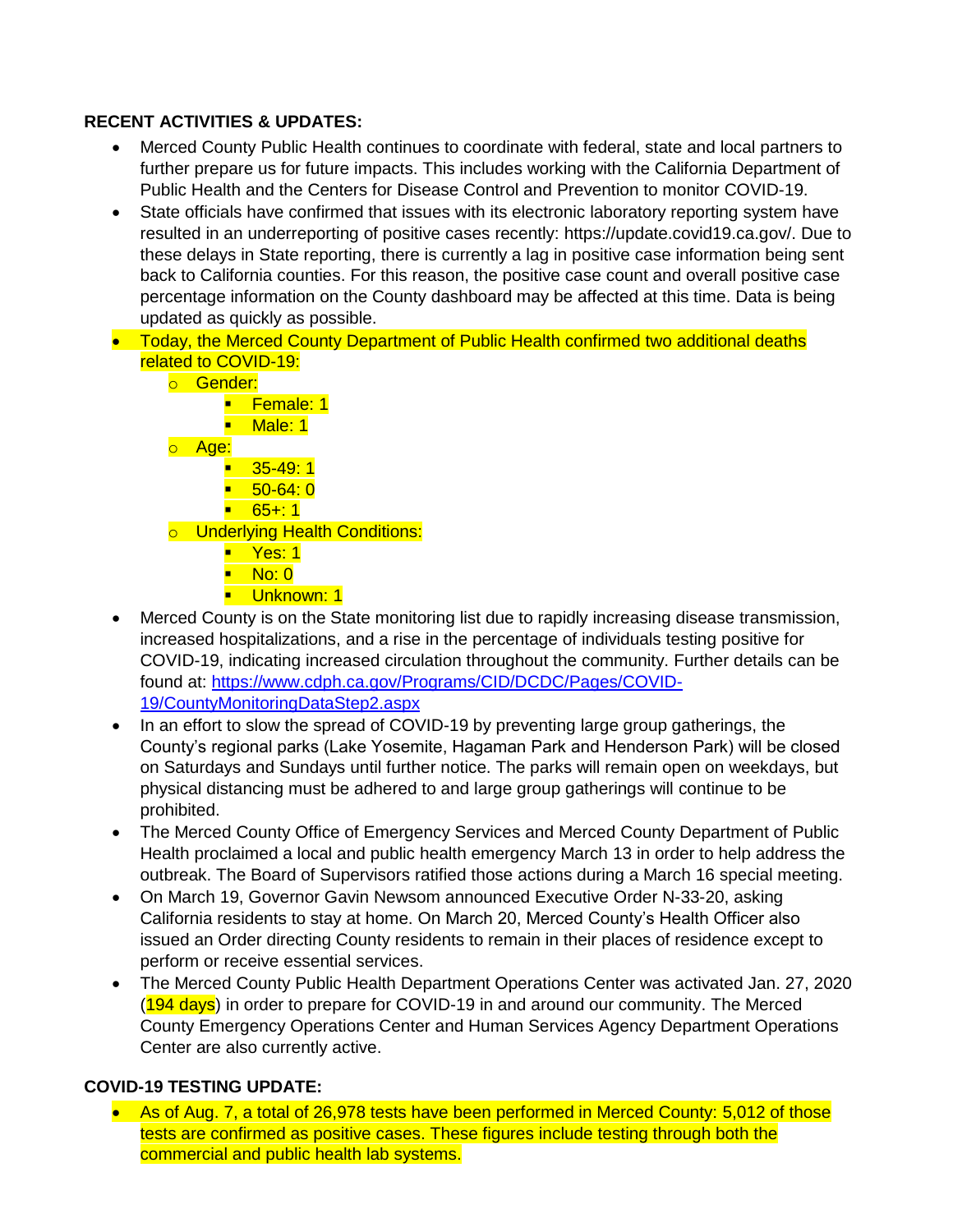| <b>Testing Site</b>                           | <b>Location</b>                                | <b>Registration</b>                                      |
|-----------------------------------------------|------------------------------------------------|----------------------------------------------------------|
| Golden Valley<br><b>Health Centers</b>        | 645 Seventh St, Los Banos                      | 1-866-682-4842<br>www.gvhc.org                           |
| Golden Valley<br><b>Health Centers</b>        | 857 W. Childs Ave., Merced                     | 1-866-682-4842<br>www.gvhc.org                           |
| <b>OptumServ Site</b>                         | 900 Martin Luther King Jr. Dr,<br>Merced       | 1-888-634-1123 or online at<br>www.lhi.care/covidtesting |
| CVS - Merced                                  | 1970 Yosemite Pkwy, Merced                     | https://bit.ly/3e9kaS4                                   |
| CVS - Atwater                                 | 1651 Bellevue Rd, Atwater                      | https://bit.ly/3e9kaS4                                   |
| <b>Fountain View</b><br><b>Urgent Care</b>    | 374 W. Olive Ave. # A, Merced                  | 209-384-5766                                             |
| Castle Family<br><b>Health Urgent</b><br>Care | 3605 Hospital Rd, Atwater                      | 209-381-2000                                             |
| San Joaquin<br>Drug                           | 9215 E, CA-140, Planada                        | 209-382-1291                                             |
| Verily - Los<br><b>Banos</b>                  | Los Banos Fairgrounds: 403 F<br>St., Los Banos | www.projectbaseline.com/COVID19                          |

- Within the public health system, every person who has met CDC criteria for severe disease within Merced County has been tested.
- Public Health is actively identifying other methods to enhance testing capability for providers throughout the community and increase testing county-wide. We will continue to be notified should positive tests come through either system (public health or commercial).

### **COVID-19 SYMPTOMS AND PRECAUTIONS:**

- Coronavirus symptoms include: mild to severe respiratory illness, fever, cough, difficulty breathing, chills, repeated shaking with chills, muscle pain, headache, sore throat, and loss of taste or smell. If symptoms develop, individuals should stay at home to limit exposure to others.
- Anyone who has had contact with a person with possible COVID-19 infection and has the above symptoms should call his/her local health department/health care provider immediately.
- Do not go to your provider's office without calling ahead. Do not call 911 for suspected COVID-19 unless you are having a medical emergency.
- During the flu season, there are steps you can take to protect your health and the health of those around you:
	- o Wash your hands regularly with soap and water for 20 seconds.
	- o Avoid touching your eyes, nose, or mouth with unwashed hands.
	- o Avoid close contact with people who are sick.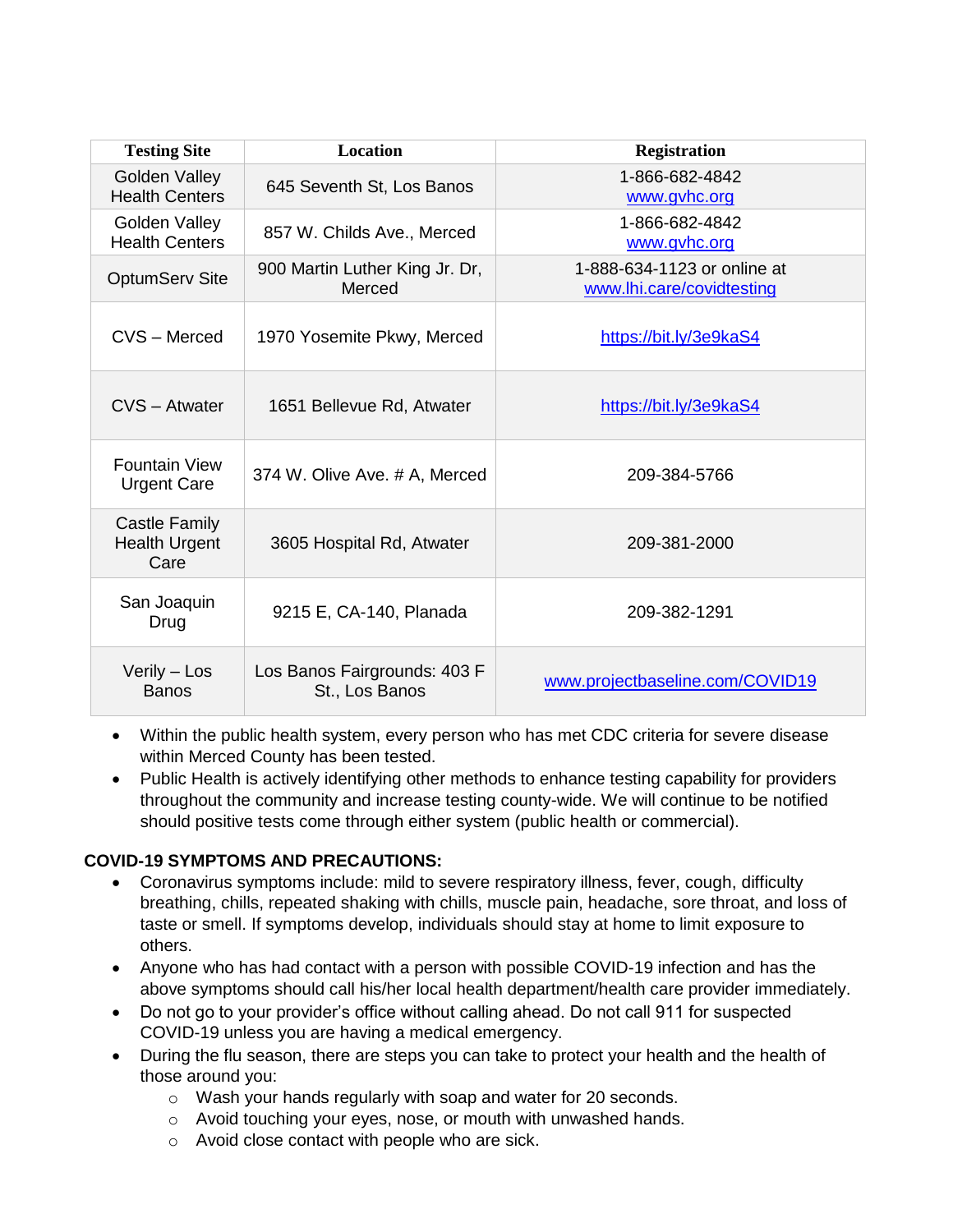- $\circ$  Stay away from work, school or other people if you become sick with respiratory symptoms such as fever and cough.
- $\circ$  Cover sneezes or coughs with a tissue, then throw the tissue in the trash.
- o Wear a face covering when in public.

# **ADDITIONAL RESOURCES:**

- **Sign up for COVID-19 alerts: [www.countyofmerced.com/coronavirus](http://www.countyofmerced.com/coronavirus)**
- Merced County Public Health COVID-19 **Information Webpage**:
	- o [www.countyofmerced.com/coronavirus](http://www.countyofmerced.com/coronavirus)
- Merced County Public Health **Information Line**:
- o 209-381-1180 (English, Spanish, and Hmong. Live reps. available 8 a.m. to 5 p.m.)
- **Email COVID-19-specific questions to Merced County Public Health:** 
	- o COVID19@countyofmerced.com.
- Updated **CDC Information**:
	- o <https://www.cdc.gov/coronavirus/2019-ncov/whats-new-all.html>
- CDC **Resources for Households**:
	- o <https://www.cdc.gov/coronavirus/2019-ncov/community/home/index.html>
- How to **talk to your kids** about the coronavirus:
	- o <https://www.pbs.org/parents/thrive/how-to-talk-to-your-kids-about-coronavirus>
- Guidance for **Businesses and Employers**:
	- o <https://bit.ly/2IH2G2u>
	- o [www.covid19.ca.gov](http://www.covid19.ca.gov/)
- Report **Price Gouging**:
	- o <http://www.countyofmerced.com/3381/Price-Gouging>
- Report **Consumer Fraud**:
	- o [www.countyofmerced.com/2322/Consumer-Fraud](http://www.countyofmerced.com/2322/Consumer-Fraud)
- Report **non-essential business activity** and large group gatherings that violate the Stay-at-Home Order:
	- $\circ$  Hotline: 209-381-1100 (8 a.m. to 5 p.m. Monday-Friday)
	- o Email: [COVIDcomplaint@countyofmerced.com](mailto:COVIDcomplaint@countyofmerced.com)
	- **Free Virtual Care** options through Dignity Health for those with COVID-19 symptoms:
		- o Patients can receive a free Virtual Care Anywhere visit if they are experiencing COVID-19 symptoms. Symptoms can include fever, cough, or shortness of breath.
		- o To access a free virtual urgent care visit, visit [www.dignityhealth.org/virtualcareanywhere,](http://www.dignityhealth.org/virtualcareanywhere) download the Virtual Care Anywhere app in the Apple App Store or Google Play Store, or call 855-356-8053 and use the coupon code COVID19.
- **Get Help/Give Help**:
	- o [www.gethelpgivehelpmerced.com](http://www.gethelpgivehelpmerced.com/)
- **Donations**—help community members impacted by COVID-19:
	- o [www.countyofmerced.com/donations](http://www.countyofmerced.com/donations)
- Exclusive **Shopping for Vulnerable Populations**:
	- o [www.countyofmerced.com/3396/Exclusive-Shopping-for-Vulnerable-Popula](http://www.countyofmerced.com/3396/Exclusive-Shopping-for-Vulnerable-Popula)
- Apply for **benefits** Individuals experiencing financial hardship may qualify for cash assistance through CalWORKs, food nutrition assistance through CalFresh, and medical assistance through MediCal:
	- o [www.getcalfresh.org](http://www.getcalfresh.org/) (CalFresh only)
	- o [www.C4yourself.com](http://www.c4yourself.com/) (CalWORKs and MediCal)
	- $O$  1-855-421-6770